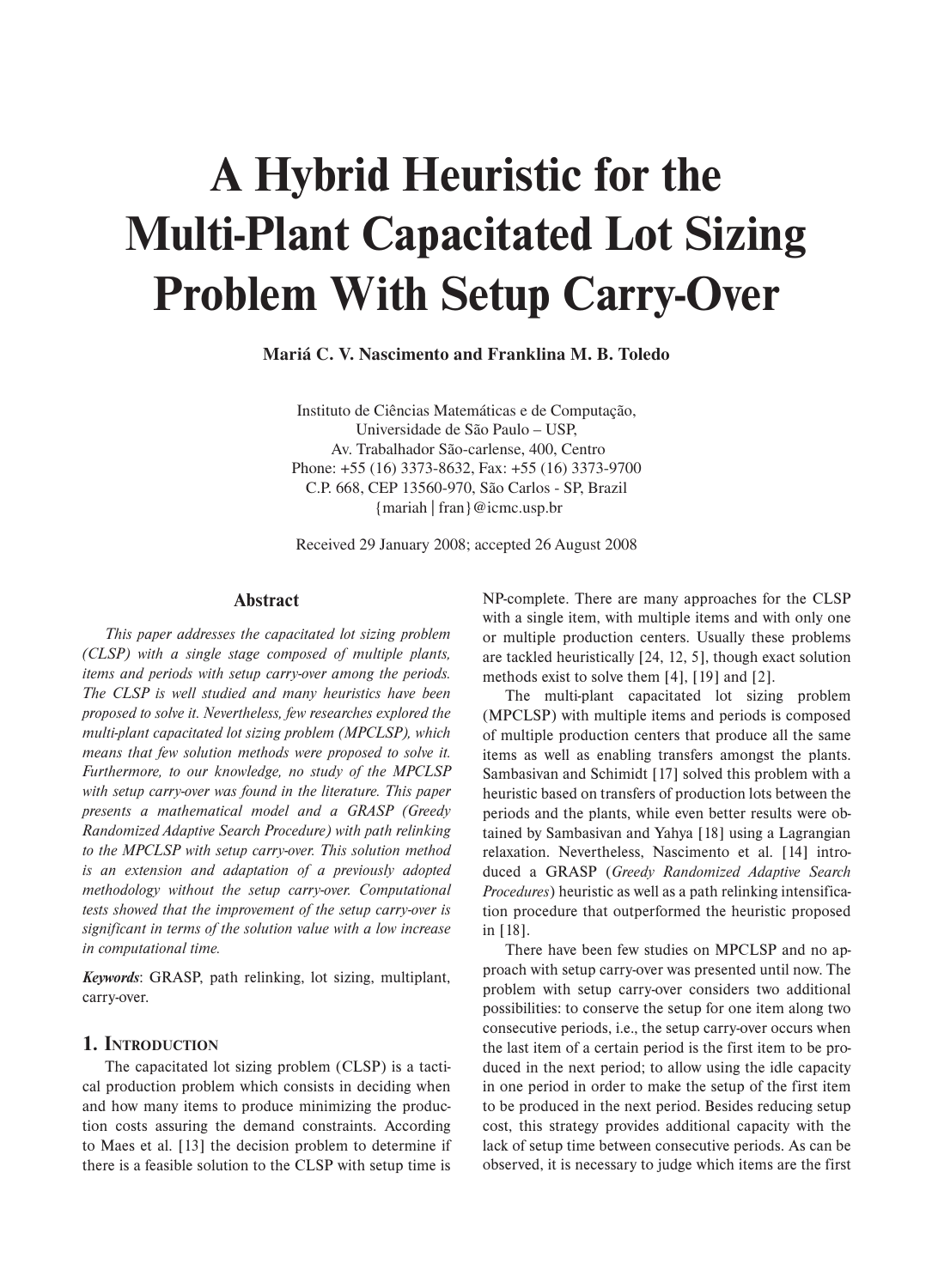and the last to be produced along the periods. In addition to this, it is important to know what is the setup state of the machine at the end of a period, i.e., what item is that the machine is ready to produce. The setup carry-over has had widespread success in the single-plant lot sizing problem as can be seen in [10, 20, 9, 16, 21, 3].

This paper presents a mathematical model and a GRASP heuristic embedded with a path relinking strategy to approximately solve the MPCLSP with multiple items and multiple periods. The solution method is an extension of previous research of Nascimento et al. [14] on the same problem without the setup carry-over. To treat the setup carry-over we modified the local search of the GRASP heuristic adding some moves in its neighborhood. The moves used were based on a modified version of the approach of Gopalakrishnan et al. [9] to consider the various plants. In order to test and evaluate the efficiency of the proposed heuristic with setup carry-over considering a single plant, we compared it with the singleplant tabu search heuristic proposed by Gopalakrishnan et al. [9]. For such, we applied our heuristic to the singleplant instances from [24], i.e., the same set of instances used by Gopalakrishnan et al. [9] in their tests. We also compared the solutions of the heuristic without setup carry-over with the solutions of the Lagrangian heuristic proposed by Trigeiro et al. [24]. Regarding the multi-plant experiment, tests were performed using the data set proposed in [14], that is based on the instances from [23] for the CLSP with parallel machines. Computational tests indicate that the setup carry-over showed good performance for both the single-plant and the multi-plant problems with a slight increase of computational time in the latter case. Moreover, in both cases the strategy achieved better solutions for all instances.

The remainder of this paper is organized as follows. Section 2 provides a mathematical model for the MPCLSP with setup carry-over. Section 3 presents the solution approach while Section 4 shows the computational tests and its results. Finally, Section 5 concludes the paper with some remarks and future research directions.

## **2. MATHEMATICAL FORMULATION**

Follows the proposed representation of the MPCLSP in a mathematical model relating the carry-over constraints. This formulation was inspired by the multiplant model presented in [17] without setup carry-over and by the capacitated lot sizing model presented in [16] for problems with setup carry-over.

$$
min \sum_{i \in NI} \sum_{j \in MI} \sum_{t \in TI} [c_{ijt}x_{ijt} + s_{ijt}y_{ijt} +h_{ijt}I_{ijt} + (\sum_{k \in MI, k \neq I} \sum_{ijkt} w_{ijkt})]
$$

Subject to:

$$
I_{ijt-1} + x_{ijt} - \sum_{k \in MI, k \neq j} w_{ijkt} + \sum_{l \in MI, l \neq j} w_{iljt} - I_{ijt} = d_{ijt} \qquad \forall i, \forall j, \forall t \qquad (1)
$$

$$
x_{ijt} \leq \left(\sum_{j \in MI - t} \sum_{j \in I} d_{ijt}\right) (y_{ijt} + u_{ijt}) \qquad \forall i, \forall j, \forall t \tag{2}
$$

$$
\sum_{i \in NI} (b_{ijt} x_{ijt} + f_{ijt} y_{ijt}) \le C_{jt} \qquad \forall j, \forall t
$$
 (3)

$$
\sum_{i \in NI} u_{ijt} \le 1 \qquad \forall j, \forall t \tag{4}
$$

$$
u_{ijt} \le y_{ij,t-1} + u_{ij,t-1} \qquad \forall i, \forall j, \forall t \tag{5}
$$

$$
u_{ijt} \le 1 + y_{ij,t-1} - y_{kj,t-1} \quad \forall i, \forall j, \forall t, \forall k \ne i \qquad (6)
$$

$$
I_{ij0} = 0 \t\t \forall i, \forall j \t\t (7)
$$
  

$$
u_{ij1} = 0 \t\t \forall i, \forall j \t\t (8)
$$

$$
x_{ijt}, I_{ijt} \ge 0 \qquad \forall i, \forall j, \forall t \tag{9}
$$

$$
w_{i j k t} \ge 0 \qquad \forall i, \forall j, \forall k, \forall t \qquad (10)
$$

$$
y_{ijt}, u_{ijt} \in [0,1] \qquad \forall i, \forall j, \forall t \tag{11}
$$

### **Indexes**

*T* is the number of periods in the planning horizon; *N* is the number of items in the planning horizon; *M* is the number of plants in the planning horizon; *TI* is the set composed of the elements 1,...,*T* ; *NI* is the set composed of the elements 1,...,*N*; *MI* is the set composed of the elements 1,...,*M*;

#### **Data**

 $d_{ij}$  is the demand of item *i* at plant *j* in period *t*;

 $C_{ij}$  is the available capacity of production at plant *j* in period *t*;

 $b_{ij}$  is the time to produce a unit of item *i* at plant *j* in period *t*;

 $f_{ijt}$  is the setup time to produce item *i* at plant *j* in period *t*;

 $c_{ij}$  is the unit production cost of item *i* at plant *j* in period *t*;

 $s_{ij}$  is the setup cost of item *i* at plant *j* in period *t*;

 $h_{ij}$  is the unit inventory cost of item *i* at plant *j* in period *t*;

 $r_{ijk}$  is the unit minimum transfer cost of item *i* from plant *j* to *k* in period *t*;

## **Variables**

 $x_{ij}$  is the quantity of item *i* produced at plant *j* in period *t*;

 $I_{ij}$  is the quantity of item *i* stored at plant *j* at the end of period *t*;  $w_{ijk}$  is the quantity of item *i* transferred from plant *j* to plant *k* in period *t*;

 $y_{ij}$  is a binary variable that assumes value 1 if there is setup of item *i* at plant *j* in period *t*, and 0, otherwise;

 $u_{ij}$  is a binary variable that assumes value 1 if a setup carry-over of item *i* at plant *j* came from period *t* – 1 to period *t*, and 0, otherwise.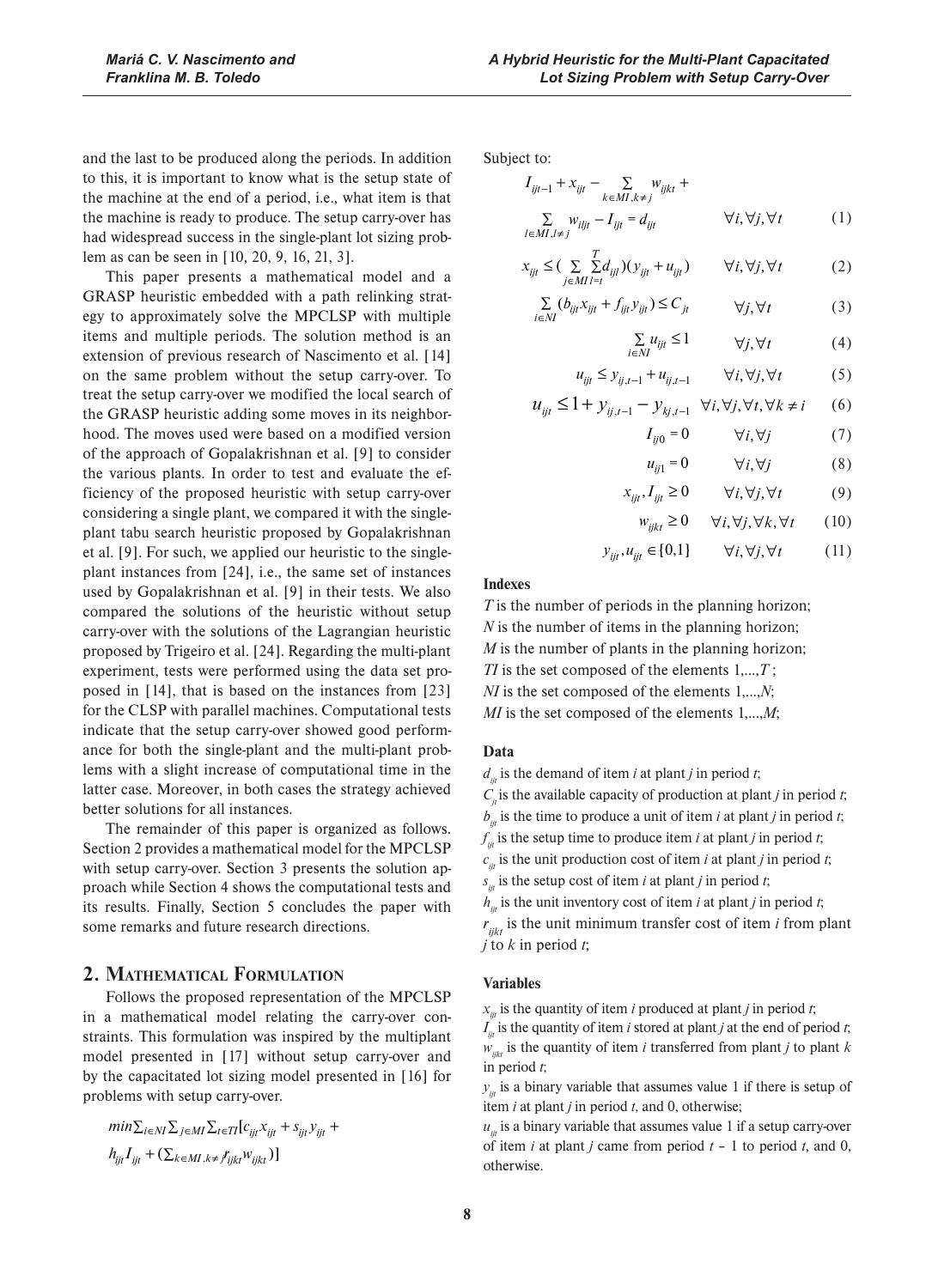The objective function aims to minimize the production, setup, inventory and transfer costs, subject to the problem constraints. Constraints (1) ensure that the demand  $d_{ijt}$  is satisfied by production at plant *j* in period *t* or by inventory from the previous period in the same demanded plant or by production transfers from another plants. Constraints (2) ensure that if  $x_{ijt}$  is positive, one of  $y_{ijt}$  and  $u_{ijt}$  variables assumes the value 1, i.e., there is no setup to the production in period *t* only if the setup carry-over from the previous period occurs. Furthermore, constraints (3) restrict the capacity of each plant and each period, while the constraints (4) limit to one the number of setup carry-over for each period and plant. Constraints (5) force  $u_{ii} = 0$  if both there was not setup of item *i* in period  $t - 1$  at plant *j* ( $y_{ij,t} = 0$ ) and the setup of item *i* was not carry-over in this plant from period  $t - 2$  ( $u_{i,j} = 0$ ). Constraints (6) allow a setup carry-over of item *i* in period *t* at plant *j*, i.e,  $u_{ijt} = 1$ , only if there was setup of such item in the previous period  $(y_{ij,t} = 1)$  or the plant did not produce any item different than *i* in the previous period and the setup carry-over came from period  $t - 2$  ( $y_{k,j,t-1} = 0 \forall k$  and  $u_{ij,t-l} = 1$ ).

Constraints (7) and (8) assume, respectively, null initial inventory and no initial setup carry-over to period 1, while the constraints (9) and (10) ensure that  $x_{ijt}$ ,  $I_{ijt}$  and  $w_{\text{ijkt}}$  variables of the problem are all positives. Finally, the constraints (11) assume that  $y_{ijt}$  and  $u_{ijt}$  and  $z_{ijt}$  are binaries.

## **3. SOLUTION METHOD**

In this paper, we propose a GRASP heuristic designed to deal with the requirements and constraints of the mathematical model of Section 2. GRASP is a semi-greedy metaheuristic proposed in [7] and [15]. It is a two phase metaheuristic in which the first one consists of the semigreedy constructive phase and the second one is the local search. For each solution built in the constructive phase, is applied the local search. In the proposed GRASP, a path relinking intensification strategy was incorporated. Many researchers have exploited GRASP and its hybridization with path relinking  $([11])$ .

Path relinking is a metaheuristic proposed in [8] which looks for a better solution in the path between two solutions, the initial solution and guide solution. The goal is better explores the search space. The basic idea behind our solution method is to find the initial solutions as in [14], and then to apply the local search in each one of them. If the resulting solution is not feasible, then a feasibility phase is applied to it. In case that the resulting solution of this feasibility phase is feasible, it will pass by

the local search procedure in order to improve its quality. During the GRASP, a pool with the best solutions is kept. After GRASP to be finished, the path relinking phase is performed. The GRASP with path relinking proposed in this paper consists of the flow chart presented in Figure 1. Let MAX be the number of the initial solutions generated by GRASP constructive phase.



**Figure 1**. Flow chart of the hybrid heuristic. This figure shows a scheme of the proposed heuristic.

The description of the proposed solution method does not use the carry-over variables of Section 2.

#### **3.1. INITIAL SOLUTION**

We obtain an initial solution for the problem by relaxing the capacity constraints (3) and setup carry-over constraints (4)-(6). It is easy to see that the relaxed problem can be decomposed into *n* independent uncapacitated lot sizing with multi-plant subproblems one for each item *i*. If we sum up the demands of all plants for each period  $(d'_{ii} = \sum_{j=1}^{M} d_{ijt})$ , this problem can be viewed as its uncapacitated lot sizing problem with parallel machines, which consists of minimizing a concave function over a convex set (see [22]). It is well known that the minimum occurs in a extreme point that, in the case of a polyhedral set, has at most the number of constraints (*T*) nonzero variables. If  $d'_{it} > 0$ , then either  $I_{ijt} > 0$  or  $x_{ijt} > 0$  for some  $j \in \{1, ..., M\}$ . Thus, every extreme point must satisfy the following property:

$$
I_{ij,t} x_{ijt} = 0 \t j = 1...M, t = 1...T.
$$
 (12)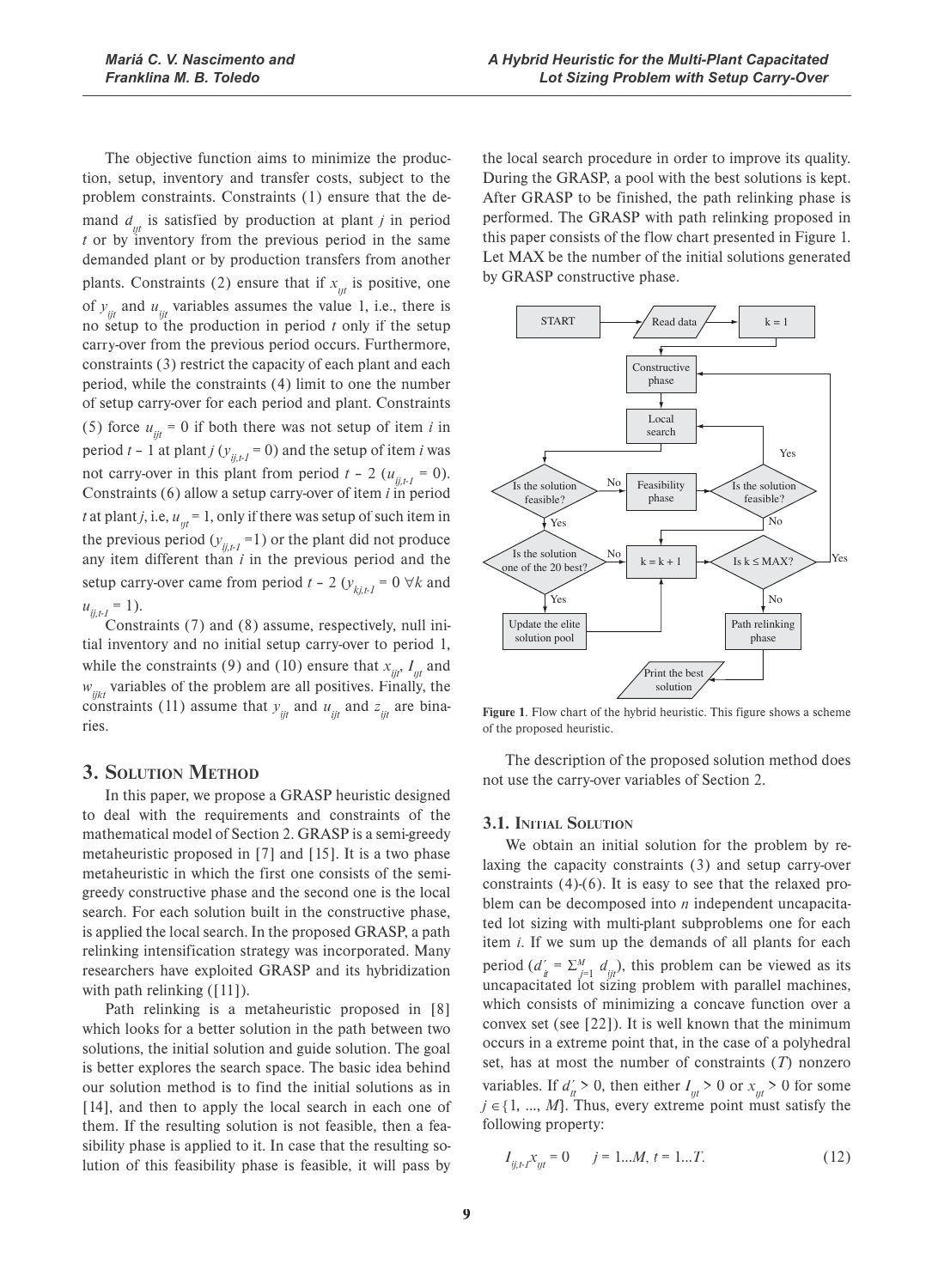This property is a generalization of the single machine system studied by Wagner and Whitin [26] (see also [1], [6] and [25]). This subproblem can be solved by the dynamic programming algorithm proposed in [22] using the following recursive equation:

$$
\zeta_{it} = \begin{cases}\n\min_{\substack{0 \le k < t \\ 1 \le j \le M}} \{\zeta_{ik} + \Gamma_{ijkt}\} & \text{for } t = 1, \dots, T, \\
0 & \text{for } t = 0\n\end{cases} \tag{13}
$$

where

$$
\Gamma_{ijkl} = s_{ij,k+1} + c_{ij,k+1} \sum_{r=k+1}^{t} d_{ir}^{i} + \sum_{l=k+1}^{t-1} h_{ijl} \sum_{r=l+1}^{t} d_{ir}^{i}
$$
\n(14)

To solve these subproblems, as in [14], we used a semi-greedy adopted version of the dynamic programming forward recursion (13) as described in Procedure 1. The initial solution is obtained by applying Procedure 1 for all items using a parameter  $\alpha \in [0, 1]$  adopting the same idea to find initial solutions of the original GRASP.

For the resulting initial solution we set the setup carry-over parameters as described in Procedure 2. These parameter settings are different from Gopalakrishnan et al. [9]. We also tested their initial parameter settings, however the proposed strategy performed better. In Procedure 2,  $a_{ij}$ and  $b_{ij}$  denote, respectively, the first and last items produced in period *t* at plant *j*. Let  $e_{it}$  be the state of the machine in the end of period *t* at plant *j*.

Most of the initial solutions are infeasible because of the unrestricted capacity of the procedure. To evaluate the solution in this case, the total overtime is multiplied by a penalty which is added to the solution value. The local search performs a search for a feasible and good solution in the neighborhood of the solution found.

#### **3.2. LOCAL SEARCH PROCEDURE**

After the seed solution has been constructed, it is improved with the local search. In this paper, the local search has a different structure from the one presented in [14] because here the carry-over moves were added to its neighborhood. In the following, we describe all the moves which compose the neighborhood of the local search procedure. These moves are based on the study of Gopalakrishnan et al. [9] extended here to multiple plants.

|     | Procedure 1 Initial Solution $(i, \alpha)$                                                                                                         |
|-----|----------------------------------------------------------------------------------------------------------------------------------------------------|
| 1:  | Calculate $d'_{ii}$ , for $t = 1T$ ; $\zeta_{ii} = 0$                                                                                              |
| 2:  | for $t = 1, , T$ do                                                                                                                                |
| 3:  | Calculate $\Gamma_{iikt}$ for $t = 1T$ , $k = 0t - 1$ and $j = 1M$ ;                                                                               |
| 4:  | Let S be composed by the elements $s$ with the values                                                                                              |
|     | $g(s) \leftarrow {\zeta_{ik} + \Gamma_{jik} \atop jik}$ , where $k = 0t - 1$ and $j = 1M$ ;                                                        |
| 5:  | $gmin \leftarrow \min_{s \in S} {g(s)};$                                                                                                           |
| 6:  | $\text{gmax} \leftarrow \max_{s \in S} \{g(s)\};$                                                                                                  |
| 7:  | Build the RCL (restricted candidate list)<br>using the elements of $S$ such that<br>$g(s) \in [gmin, gmin + \alpha(gmax - gmin)]$ with $s \in S$ ; |
| 8:  | Choose randomly one element $s \in RCL$ and                                                                                                        |
|     | let $\zeta_{it} \leftarrow g(s)$ ;                                                                                                                 |
| 9:  | end for                                                                                                                                            |
| 10: | Set the transfer variables;                                                                                                                        |
|     |                                                                                                                                                    |

|     | Procedure 2 Initial Carry-over parameters(Sol)                                                 |
|-----|------------------------------------------------------------------------------------------------|
| 1:  | Initiate the carry-over parameters $a$ , $b$ and $e$ with zero;                                |
| 2:  | for $j = 1M$ and $t = 1T - 1$ do                                                               |
| 3:  | $S \leftarrow \{i \mid i \in M \text{ and } y_{ijt} = y_{ij, t+1} = 1\};$                      |
| 4:  | if $S \neq \emptyset$ then                                                                     |
| 5:  | $b_{it}$ , $e_{it}$ , $a_{j,t+1}$ $\leftarrow$ min{ $i   i \in S$ };                           |
| 6:  | end if                                                                                         |
| 7:  | end for                                                                                        |
| 8:  | for $t = 1T$ do                                                                                |
| 9:  | if $b_{ii} = 0$ then                                                                           |
| 10: | $b_{it'} e_{it} \leftarrow \min_{1 \le i \le N} \{i   y_{it} = 1 \text{ and } a_{it} \ne i\};$ |
| 11: | end if                                                                                         |
| 12: | if $a_{it} = 0$ then                                                                           |
| 13: | $a_{jt} \leftarrow \min_{1 \le i \le N} \{i   y_{ij} = 1 \text{ and } b_{jt} \ne i\};$         |
| 14: | end if                                                                                         |
| 15: | if $b_{it} = 0$ and $a_{it} \neq 0$ then                                                       |
| 16: | $b_{it}$ , $e_{it} \leftarrow a_{it}$                                                          |
| 17: | end if                                                                                         |
| 18: | if $a_{it} = 0$ and $b_{it} \neq 0$ then                                                       |
| 19: | $a_{it} \leftarrow b_{it}$                                                                     |
| 20: | end if                                                                                         |
| 21: | if $a_{it} = 0$ and $b_{it} = 0$ and $t > 0$ then                                              |
| 22: | $a_{it}$ , $b_{it}$ , $e_{it}$ $\leftarrow$ $b_{it-1}$ ;                                       |
| 23: | end if                                                                                         |
| 24: | end for                                                                                        |
|     |                                                                                                |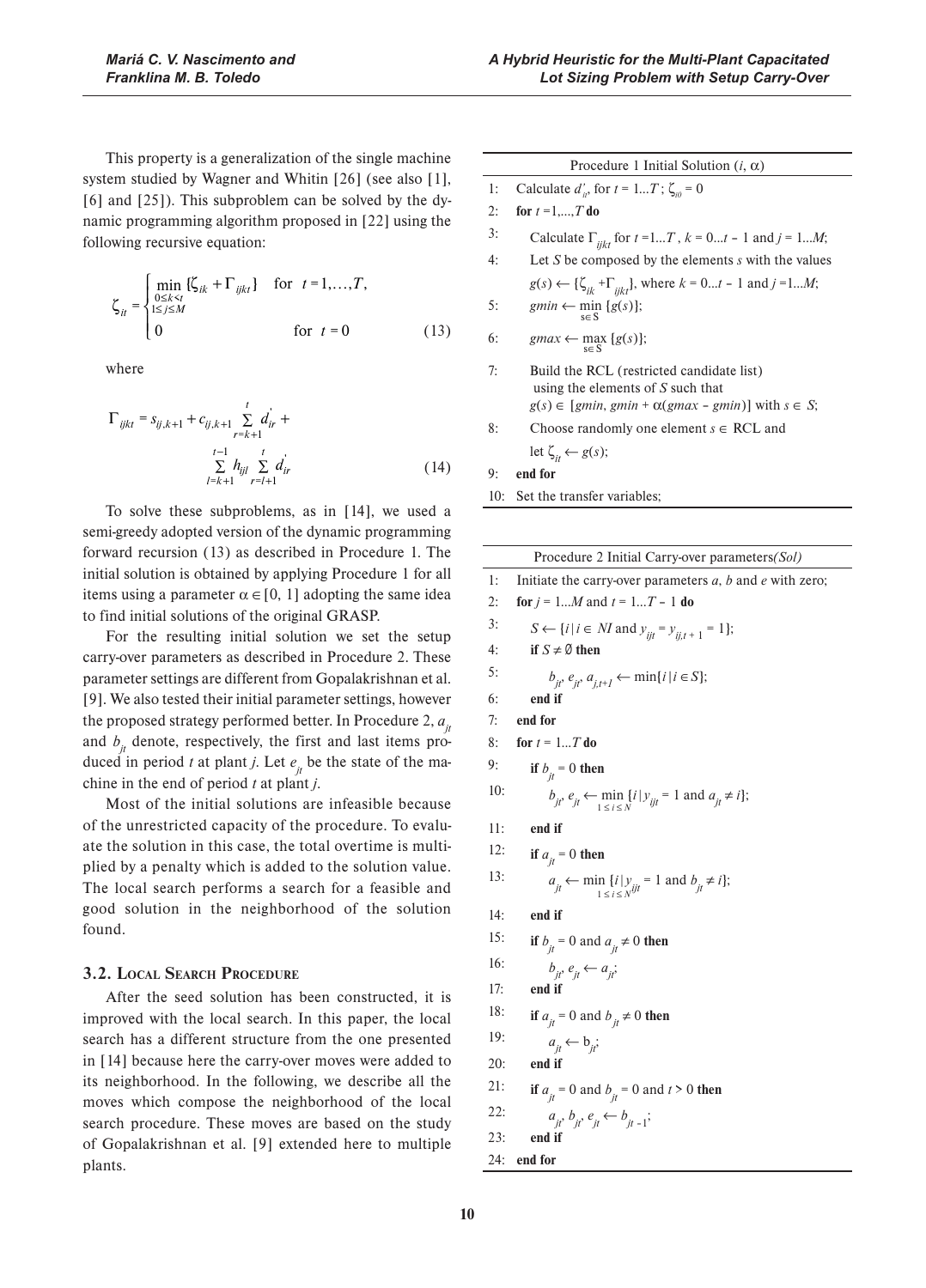- $MOV1$  This move transfers a certain quantity of production of an item to the same plant in another period or to another plant. Depending on the origination and destination periods, just a determined amount of production can be transferred. Suppose that you want to transfer a certain quantity of item *i* from plant *j* in the period  $t$  to the plant  $k$  in the period  $r$ . Then if  $r \leq t$ , i.e., you want to anticipate the production of item *i*, it is possible to transfer at maximum  $x_{ij}$ . If  $t \le r$ , i.e., you desire to postpone the production of item i, then the maximum quantity is allowed to transfer is  $\min_{t \le u \le r-1} I_{ju}$ , i.e., the minimum inventory between periods  $t$  and  $r - 1$ . For this move, we also tested two others quantities to transfer. The quantity that would finish with the overtime of period *t* at plant *j* if this quantity is lower than the maximum possible, and the maximum quantity that would not cause overtime in period *r* at plant *k* also if this quantity is lower than the maximum quantity allowed. Therefore,
- MOV 2 This move occurs when the last item to be produced in a certain period *t* is different from the first one to be produced in the period  $t + 1$ , with  $1 \le t \le T - 1$ . It consists in swapping the last item produced in period *t* with other item *i* to be produced in the same period which is also to be produced in period *t* +1. Furthermore, if such item *i* exists, then the first item in period  $t + 1$ also must be changed to *i*

MOV1 can end or decrease the overtime.

- MOV 3 This move is just the setup anticipation of the first item to be produced in period  $t + 1$ to the end of period *t*, with  $1 \le t \le T - 1$ . By this move, we try to provide more capacity in period *t* +1 as we use idle capacity in period *t*. The saving comes from the overtime reducing.
- MOV 4 This move is the opposite of the previous one, since it cancels what MOV 3 does. It postpones the setup of the first item to be produced in period  $t + 1$  to the beginning of period *t* +1 when this setup is programmed to be set at the end of the period *t*, with  $1 \le t \le T - 1$ .

Procedure 3 shows the local search procedure. It uses five parameters in order to evaluate the moves of its neighborhood and it has one output parameter. The five parameters are: the item which will be evaluated for transfer  $(i)$ ; the plant  $(j)$  and the period  $(t)$  of transfer origination; the plant (*k*) and the period (*r*) of transfer destination. The output of this procedure is the resulting solution value.

|    | Procedure 3 Local Search (Solution)                                    |
|----|------------------------------------------------------------------------|
|    | 1: $it \leftarrow 0$ :                                                 |
| 2: | while $it \le MAX$ ITERATIONS do                                       |
| 3: | Execute the move among MOV 1, MOV 2, MOV 3 and                         |
|    | MOV 4 in <i>Solution</i> that enables the best so lution consi-        |
|    | dering all combinations of $(i, j, k, t, r)$ with $i \in NI, j, k \in$ |
|    | <i>MI</i> and t, $r \in T$ I;                                          |
| 4: | <b>if</b> there is no move that save the <i>Solution</i> value         |
|    | then                                                                   |
| 5: | <b>return</b> the <i>Solution</i> value:                               |
| 6: | end if                                                                 |
| 7: | $it \leftarrow$ it + 1:                                                |
| 8: | end while                                                              |

After the solution becomes feasible, it is not allowed moves which make the solution infeasible. If local search procedure does not find a feasible solution, we apply the feasibility phase proposed in [23] into the current solution.

#### **3.3. PATH RELINKING PHASE**

**return** the *Solution* value;

The path relinking has emerged as a powerful method for improving both robustness and stability of the GRASP. This strategy may offer great flexibility and variety, affording higher quality solutions. At same time as producing the solutions of GRASP, we select the best solutions and proceed the path relinking with these solutions. At each step of the path relinking procedure, it looks for solutions between two solutions. The local search is also applied in this phase at each step of the path. The pseudo code of the path relinking phase is given in Procedure 4. Let  $Sol_0$  and  $Sol<sub>f</sub>$  be, respectively the initial, and guide solutions and *best\_sol* be the value of the current best solution.

In our heuristic, every elite solution is considered to be the guide and the initial solutions, i.e., every combination

| Procedure 4 Path relinking $(Sol_o, Sol_c)$ |                                                                                                                                          |  |  |
|---------------------------------------------|------------------------------------------------------------------------------------------------------------------------------------------|--|--|
| 1:                                          | <i>best_sol</i> $\leftarrow$ min{ <i>Sol<sub>0</sub></i> value, <i>Sol<sub>f</sub></i> value}                                            |  |  |
| 2:                                          | $S = \{1N\}$                                                                                                                             |  |  |
| 3:                                          | while $S \neq \emptyset$ do                                                                                                              |  |  |
| 4:                                          | Change in the $Sol_0$ the item $i \in S$ configuration<br>by the item i $Solf$ configuration that results in the<br>best solution value. |  |  |
| 5:                                          | $S = S - \{i\}$ :                                                                                                                        |  |  |
| 6:                                          | $new\_sol \leftarrow Local search(Solo)$ ;                                                                                               |  |  |
| 7:                                          | <b>if</b> new sol value is better than best sol <b>then</b>                                                                              |  |  |
| 8:                                          | Keep new sol and let best sol $\leftarrow$ new sol<br>value:                                                                             |  |  |
| 9:                                          | end if                                                                                                                                   |  |  |
| 10:                                         | end while                                                                                                                                |  |  |
| 11:                                         | <b>return</b> best sol;                                                                                                                  |  |  |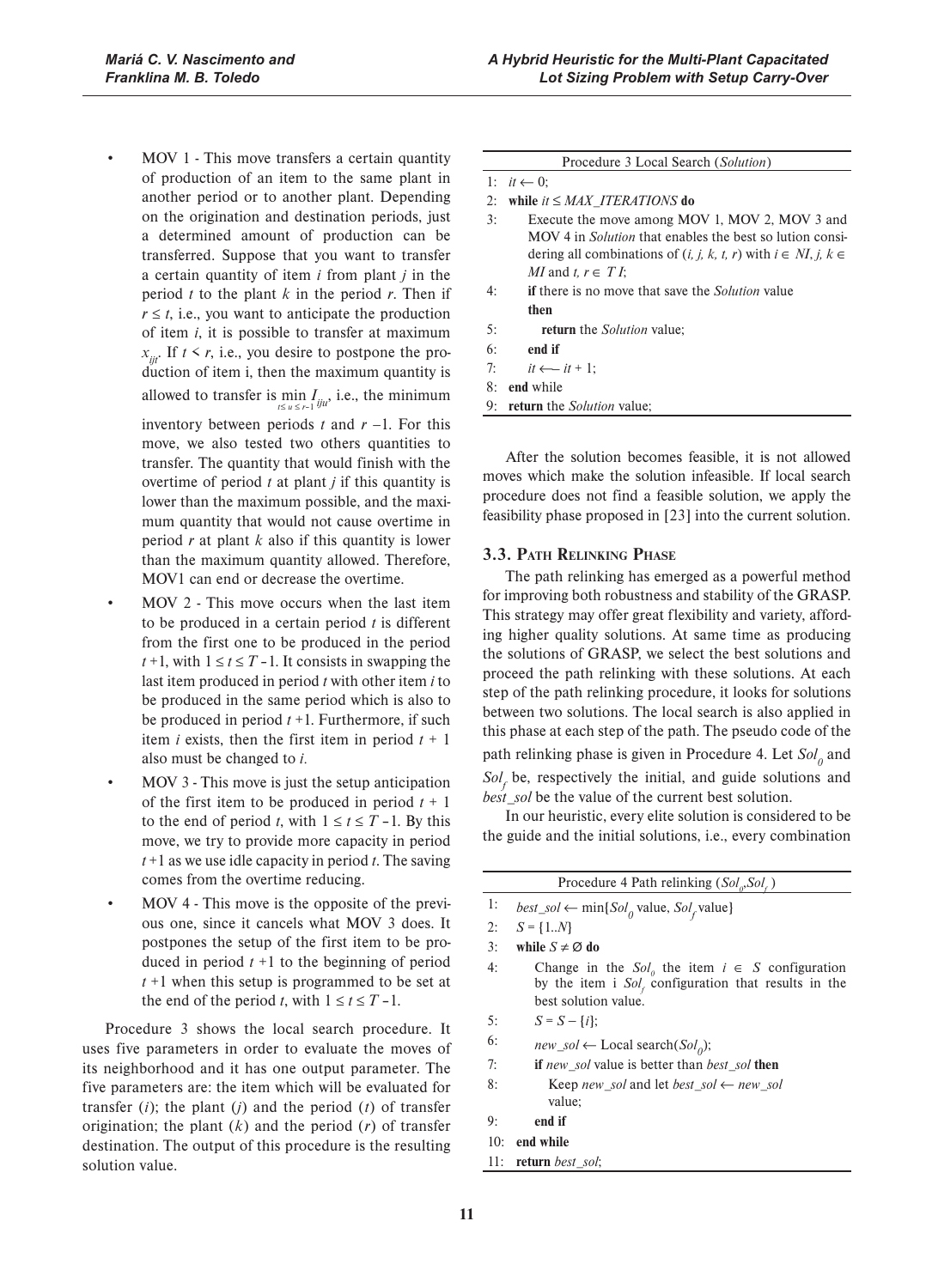of initial and guide solutions in the elite solution pool is taken into account.

## **4. COMPUTATIONAL TESTS**

The heuristic was coded in C and all tests were performed on a AMD Athlon 64 3000+ processor with 1 GB RAM under the Microsoft Windows XP Professional v. 2002 operating system. For the purpose of comparison, we used the data set of [23] modified to multiple plants as in [14]. Furthermore, the data set of Trigeiro et al. [24] was used for a more comprehensive investigation of the heuristic's behavior under single-plant problems. In order to evaluate the described heuristic, we compare the GRASP with path relinking (GPR) with GRASP with path relinking with setup carry-over (GPRCO).

The gap between the original heuristics without the setup carry-over and the heuristics considering the setup carry-over is given by the following equation:

$$
gap = \frac{z_h - z_{hco}}{z_h} * 100\%
$$
 (15)

where:

 $z<sub>k</sub>$  is the solution of the heuristic without setup carry-over; *h z hco* is the solution of the heuristic with setup carry-over.

In order to compose the pool of solutions for the path relinking phase, we kept the 20 best solutions of GRASP. Regarding the local search, the number of iterations considered until we get a feasible solution is 1000 and a maximum of 200 iterations for the local search around the feasible solution. Adopting  $\alpha = 0.1$ , the method performed better, since the random parameter further diversification of solutions. The penalty value adopted was 50. These values of parameter settings were adjusted after some tests. Moreover, we have run the heuristic 10 times due to its random parameter. As result, the results were stable and every run was very close to the average, what shows the stability and robustness of the heuristic. Therefore, we have just reported the average of the results these runs.

#### **4.1. SINGLE-PLANT CLSP EXPERIMENT**

To better evaluate the proposed heuristic, we tested it with instances presented in [24] composed by just one plant. These instances includes the E, W, F, G and X sets which contain respectively, 58, 12, 70, 71 and 540 instances. In the E and F sets, all instances contain 6 periods and 15 items. The W set has 6 instances with 4 items and 15 periods, and 6 instances with 8 items and 15 periods. The G set includes 46 instances with 6 periods and 15 items, 5 instances with 24 periods and 15 items, 5 instances with 6 periods and 30 items, 5 instances with 12 periods and 30 items and 5 instances with 24 periods and 30 items. The X set has 180 instances with 10 items, 180 instances with 20 items and 180 instances with 30 items. In this set, every instance has 20 periods. The number of initial solutions of the heuristic we considered for the instances of E, W, F and G sets was 1000. Regarding the X set, the number of initial solutions was 50. These values were adopted to let the heuristic find the solution in a reasonable time.

**Table 1**. Comparision of three heuristics without setup carry-over. This table shows the average gaps of E, W, F, G and X set of instances with Trigeiro's heuristic (TRI), GPR and the tabu search heuristic proposed in [9] (TABU) relating to the lower bound of the Lagrangian relaxation of Trigeiro et al. [24]. AG represents the average gap.

| Dataset     | FG<br>EW  |           | X         |
|-------------|-----------|-----------|-----------|
|             | AG $(\%)$ | AG $(\%)$ | AG $(\%)$ |
| <b>GPR</b>  | 2.79      | 3.03      | 4.0       |
| TRI         | 3.87      | 3.97      | 2.13      |
| <b>TABU</b> | -         | 3.20      | 4.0       |

At first, we present in Table 1 the average gap between the lower bound of Lagrangian relaxation of [24] and the solutions of GPR for each instance without the setup carryover to estimate the effectiveness of setup carryover. So, we showed the average gaps relating to these same lower bounds of the Trigeiro's heuristic (TRI) and the tabu search heuristic (TABU) proposed in [9]. The presented results of TABU were obtained in [9]. As result, GPR obtained the lowest average gap in the E and W (EW) and F and G (FG) instances. Regarding EW average gap, GPR presented 2.79% whereas TRI resulted in 3.87%. In [9] was not reported the values of these groups of instances, because the authors used them to adjust their heuristic parameters. Considering FG group, GPR presented an average gap of 3.03% while TRI and TABU achieved an average gap of, respectively, 3.97% and 3.20%. Concerning the group X of instances, TRI achieved the best average gap with 2.13% against 4.0% from GPR and TABU. The average time of GPR to perform the heuristic was 15 seconds for EW, 71 seconds for FG and 85 seconds for X. TRI took on average less than 1 second to find their solutions. TABU average times were around 20 seconds for FG and 81 seconds for X. It is worthy to mention that TABU did not find feasible solutions for four instances from group X, while GPR and TRI found feasible solution for every instances.

Table 2 presents the average gaps between GPRCO and GPR and between GPRCO and TRI as well as the average time of each set of instances separately. The results show that, except for  $X$  set, the average gap belongs to the interval 15% to 21%, which shows a significant saving of the setup carry-over constraints in the model. The X set did not achieve a such considerable performance, but it presented a suitable saving of around 5%.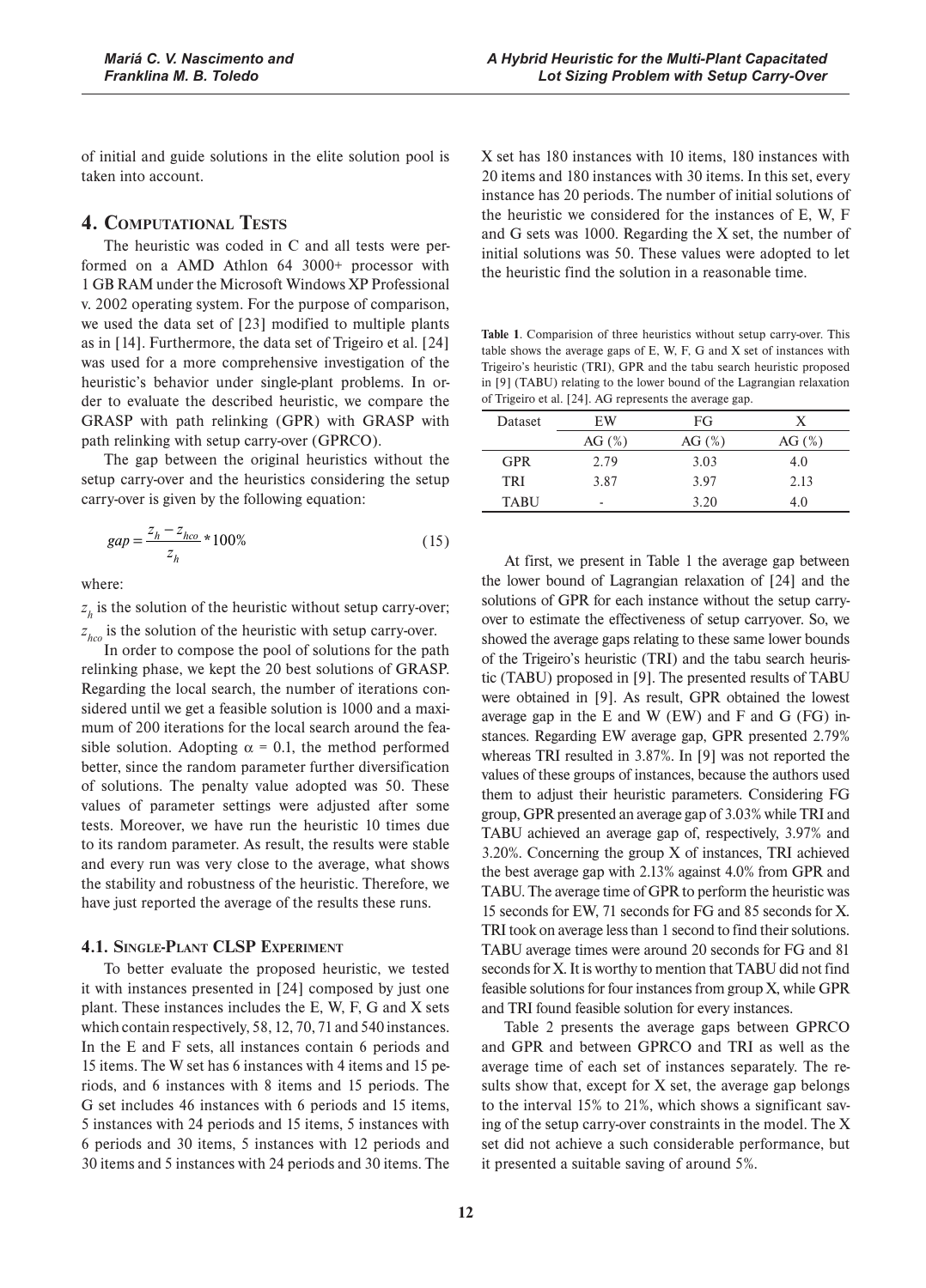Table 2. The average gaps between GPRCO and TRI solutions and between GPRCO and GPR solutions. This table presents the average gaps between GPRCO and TRI (AG1), and between GPRCO and GPR (AG2) considering the E, W, F, G and X set of instances. Furthermore, this table summaries the average times of GPRCO (AT).

| Dataset | AG1(%) | $AG2$ (%) | $AT$ (sec) |
|---------|--------|-----------|------------|
| Е       | 20.27  | 21.07     | 16.31      |
| W       | 19.63  | 20.89     | 18.04      |
| F       | 15.65  | 16.04     | 16.98      |
| G       | 19.38  | 20.37     | 120.64     |
| X.      | 4.42   | 6.49      | 41.62      |

Table 3 presents the results of the setup carry-over experiments of GPRCO and TABU. These results show that the single-plant instances with 15 periods and 6 items obtained a greater effectiveness measure gap with around 20% on average, and this gap falls as well, as the number of items get higher. This fact happens for the gap between GPRCO and TRI and for the one between TABU and TRI. These values reveal the good performance of the setup carry-over with these instances and, in a more general aspect, for the single-plant CLSP. Furthermore, Table 3 shows that for every set of instances, the tabu search proposed in [9] performed better than GPRCO. Therefore, we can conclude by the results that GPRCO performed well for single-plant instances, with near results from TABU.

**Table 3.** Comparison table. This tables shows average gaps of GPRCO and the tabu search heuristic proposed in [9]. These gaps are between the carry-over heuristics and the benchmark TRI heuristic. The tabu search average gaps are given in [9]. The dataset is represented by the number of items x number of periods, e.g., 6 x 15 represents all instances with 6 items and 15 periods.

| Dataset        | Gap of setup carry-over $(\%)$ |             |  |
|----------------|--------------------------------|-------------|--|
|                | <b>GPRCO</b>                   | <b>TABU</b> |  |
| $6 \times 15$  | 20.37                          | 27.34       |  |
| $12 \times 15$ | 9.71                           | 11.29       |  |
| $24 \times 15$ | 3.84                           | 5.59        |  |
| $6 \times 30$  | 18.43                          | 23.19       |  |
| $12 \times 30$ | 8.04                           | 9.48        |  |
| $24 \times 30$ | 3.46                           | 4.04        |  |
| $10 \times 20$ | 9.21                           | 14.57       |  |
| $20 \times 20$ | 3.00                           | 5.90        |  |
| $30 \times 20$ | 1.09                           | 3.38        |  |

#### **4.2. MULTI-PLANT CLSP EXPERIMENT**

At this stage, we tested the heuristic with multi-plant instances reported in [14] which consist of 8 sets composed by 120 instances each one resulting in 960 instances. Each set includes 5 instances for every combination of 3, 4, 5, and 6 periods with 3 and 4 plants and with 5, 10 and 15 items. More details about these instances can be found in [14]. The number of initial solutions set for these instances is 1000.

The set of instances are identified by the initial letters of the category of instances they represent according to their capacity which is normal  $(N)$  or tight  $(T)$ , their setup cost which is divided in low (L) and high (H) and their setup time which embraces low (L) and high (H) (e.g., the class of instances THH has tight capacity, high setup cost and high setup time).

Firstly, we test GPR in order to measure the effectiveness of the solution without setup carry-over relating to its linearly relaxed model solution. This relaxation takes into account the variables  $y_{ijt}$  considering them in the range [0, 1]. The results are presented in Table 4.

**Table 4**. Gaps between GPR and linear relaxed solution. The first column of this table presents the set of instances. The second to last columns present, respectively, the average gap between GPR and the linear relaxed solution and the average time of the heuristic.

| Dataset    | Average Gap $(\% )$ | Mean Time (sec) |
|------------|---------------------|-----------------|
| <b>THH</b> | 28.04               | 21.26           |
| <b>THL</b> | 28.98               | 19.97           |
| <b>NHH</b> | 24.91               | 15.62           |
| NHL        | 25.75               | 17.33           |
| <b>TLH</b> | 8.66                | 31.76           |
| TLL        | 8.78                | 32.38           |
| <b>NLH</b> | 8.18                | 25.76           |
| NLL        | 8.25                | 27.95           |

As expected, the results show that the average gaps for instances with high setup time are greater than average gaps for instances with low setup time. This fact also happens for problems with parallel machines (see [23]). GPR and GPRCO found a feasible solution for every solution for this dataset.

Table 5 shows that in the first four classes of instances whose setup costs are high, the gain in gap comes around 7.8% on average. Moreover, the instances with 5 periods achieved the largest gaps considering all sets of instances. This fact demonstrates that the setup carry-over is more effective with few periods obtaining a significant enhancement mainly for the classes with high setup costs. The classes with low setup cost and 5 periods presented a average gap of 3.7%. In all cases, the computational time was slightly superior when comparing GPRCO with GPR. Then the carry-over showed a good performance for the MPCLSP even though for the low setup cost instances the improvement was not substantial.

Regarding the optimality gap, we performed tests using CPLEX v.11 in order to obtain the optimal solutions for the linear relaxation of the mathematical model proposed in Section 2. This relaxation enables the binary variables to be any value in the interval [0, 1]. Then, for every multiplant instance, we calculate the gap relating to the optimal relaxed solution as showed in Table 6.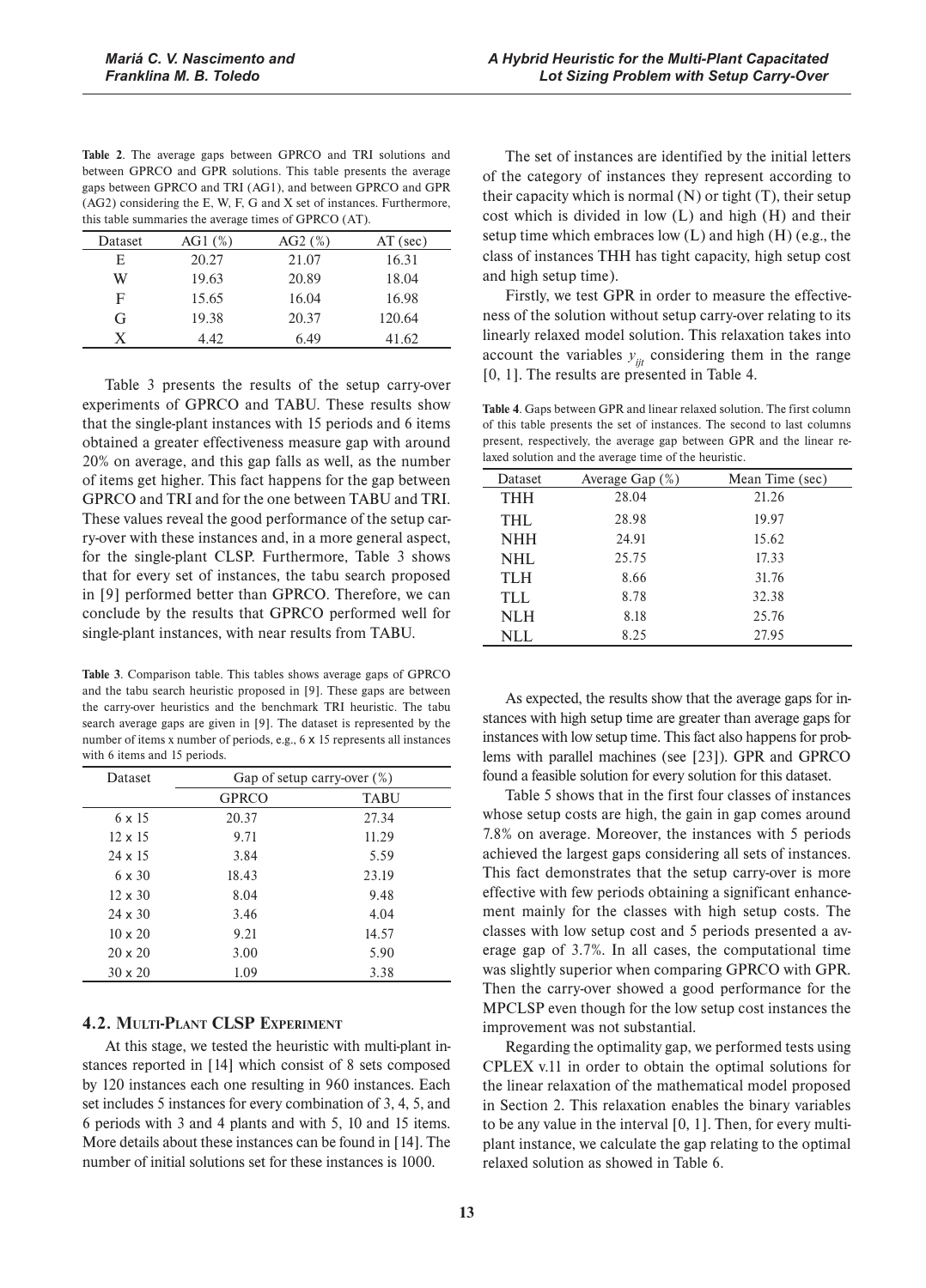Table 5. Gaps between GPR and GPRCO considering the number of periods and different classes of instances. The first column of this table presents the set of instances. The second to last columns present, respectively, the feasibility index, the average gaps between GPR and GPRCO and the average times of GPRCO for sets with, respectively, 5, 10 and 15 periods.

| Class      | Number of periods |       |        |       |        |       |  |
|------------|-------------------|-------|--------|-------|--------|-------|--|
|            | 5                 |       | 10     |       |        | 15    |  |
|            | AG                | AT    | AG     | AT    | AG     | AT    |  |
|            | $(\%)$            | (sec) | $(\%)$ | (sec) | $(\%)$ | (sec) |  |
| <b>THH</b> | 13.27             | 7.16  | 6.60   | 16.83 | 4.33   | 28.85 |  |
| THL        | 13.37             | 7.04  | 6.69   | 18.13 | 4.52   | 28.93 |  |
| <b>NHH</b> | 11.99             | 6.28  | 5.84   | 15.09 | 4.15   | 26.65 |  |
| NHL        | 12.36             | 6.12  | 5.95   | 16.86 | 4.09   | 28.05 |  |
| TLH        | 3.71              | 10.35 | 1.72   | 27.14 | 1.24   | 51.72 |  |
| TLL.       | 3.65              | 10.52 | 1.74   | 29.80 | 1.19   | 51.45 |  |
| NLH        | 3.73              | 9.79  | 1.77   | 25.06 | 1.22   | 49.05 |  |
| <b>NLL</b> | 3.66              | 10.39 | 1.73   | 24.82 | 1.23   | 46.98 |  |

Table 6. Gaps between GPRCO and optimal relaxed solution considering the number of periods and different classes of instances. The first column of this table shows the set of instances. The second to last columns present, respectively, the average gaps between GPRCO and optimal relaxed solutions and the average times of GPRCO for sets with, respectively, 5, 10 and 15 periods.

| Class      | Number of periods |           |           |  |
|------------|-------------------|-----------|-----------|--|
|            | 5                 | 10        | 15        |  |
|            | AG $(\%)$         | AG $(\%)$ | AG $(\%)$ |  |
| <b>THH</b> | 28.19             | 30.06     | 31.20     |  |
| THL        | 29.87             | 30.68     | 31.82     |  |
| <b>NHH</b> | 26.51             | 28.26     | 29.10     |  |
| NHL        | 26.36             | 28.91     | 29.83     |  |
| TLL        | 6.96              | 7.92      | 8.01      |  |
| TLL        | 7.14              | 8.04      | 8.10      |  |
| <b>NLH</b> | 6.17              | 7.46      | 7.66      |  |
| NLL        | 6.32              | 1.73      | 7.73      |  |

Table 6 shows that for the high setup cost set of instances, the average gap is around 28% whereas, for the low setup cost set of instances, the average gap presented around 7%. On one hand, tests in CPLEX with some non relaxed instances with high setup costs showed a very low gap, with around 2%, what shows that this lower bound is poor for these sets of instances. On the other hand, most of these instances did not find a solution in reasonable time making dificult the comparison with the optimal non relaxad instances. Therefore, these results validate the heuristic with setup carry-over for the multi-plant instances demonstrating a very good performance.

## **5. CONCLUSIONS**

In this paper we presented a novel mathematical formulation to the MPCLSP with setup carry-over. Furthermore, it addressed an extension of previous research of GRASP with path relinking to solve this problem. The setup carryover can avoid an extra capacity use through setup saving when the first item to be produced in a given period is the same last produced item in the previous period. Moreover, if a period has extra capacity use, we can transfer the setup of the first item to be produced in this period to the end of the previous period, enabling the saving of this extra capacity. The setup carry-over strategy has been investigated by many researchers and has achieved good results for the single-plant CLSP, even if until now no study for the multiplant CLSP was developed. Furthermore, the GRASP is potentially useful and one of the most appropriate techniques for providing solutions to these models.

To check the robustness of the setup carry-over to the multi-plant CLSP, we have tested different types of CLSP concerning the single and the multi-plant problems. From the results obtained for the MPCLSP with setup carryover, it is observed that the classes with low setup cost have, in general, performed less efficiently than the instances with high setup cost, whose saving was substantial mainly for few period instances. In contrast, the classes with a single-plant had performed better than the multiplant instances.

Because of the promising results, the approach presented might have potential applications to a variety of lot sizing problems. Further research on the use of setup carry-over should be principally directed toward the CLSP with parallel machines which has similar properties to the MPCLSP.

#### **ACKNOWLEDGMENTS**

The authors gratefully acknowledge the funding from FAPESP. Furthermore, the authors thank the anonymous referees for valuable suggestions.

#### **REFERENCES**

- [1] A. Aggarwal, J. K. Park. Improved algorithms for economic lot size problems. *Operations Research*. 41: 549-571, 1993.
- [2] V. A. Armentano, P. M. França, F. M. B. de Toledo. A network flow model for the capacitated lot-sizing problem. *Omega*. 27: 275-284, 1999.
- [3] D. Briskorn. A note on capacitated lot sizing with setup carry over. *IIE Transactions*. 38: 1045-1047, 2006.
- [4] M. Diaby, H. C. Bahl, M. H. Karwan, S. Zionts. Capacitated lot-sizing and scheduling by lagrangean